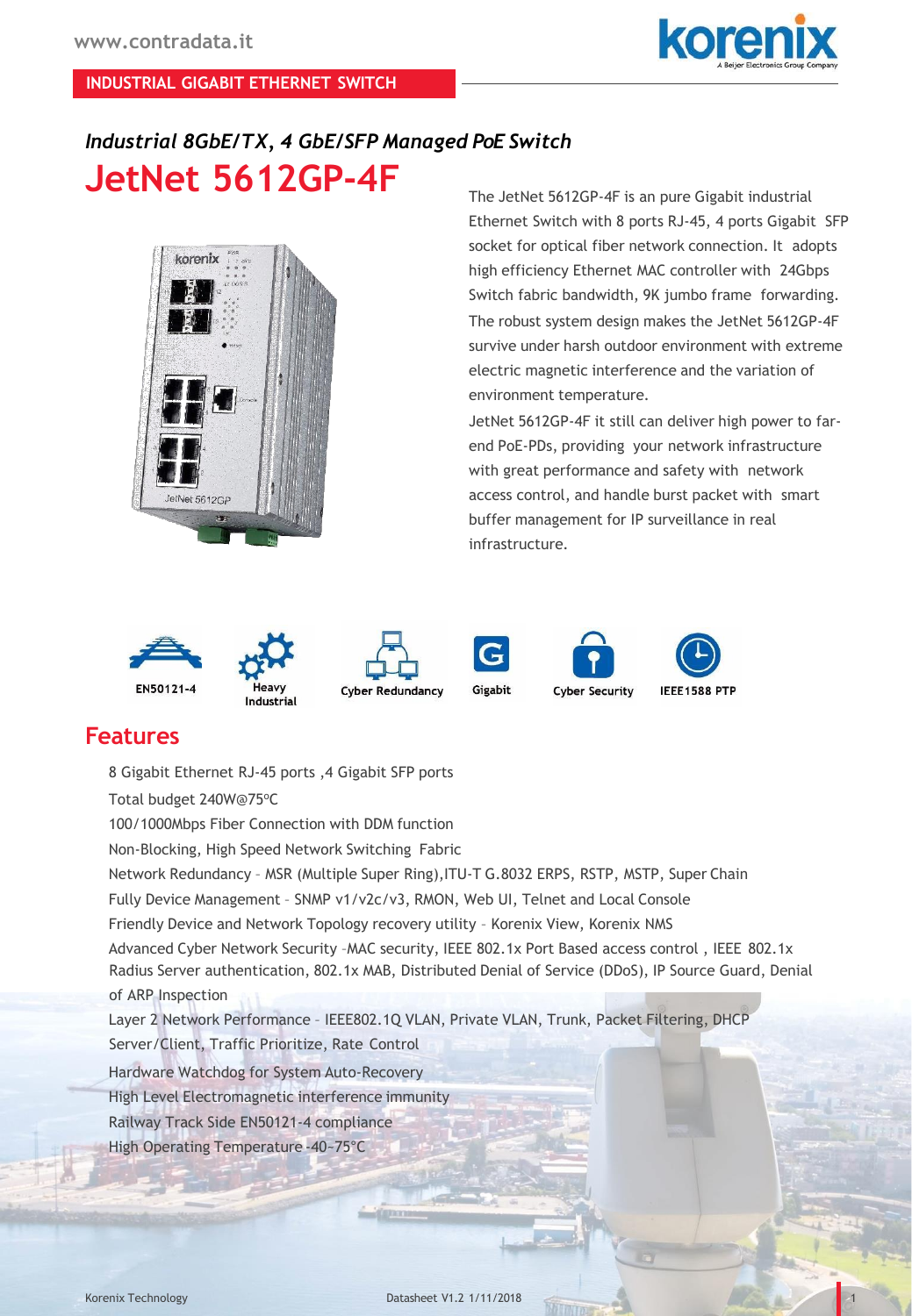## **Specification**

| <b>Technology</b>              |                                                                                                                                                                                                                                                                                                                                                                                                                                                                                                                                                      |
|--------------------------------|------------------------------------------------------------------------------------------------------------------------------------------------------------------------------------------------------------------------------------------------------------------------------------------------------------------------------------------------------------------------------------------------------------------------------------------------------------------------------------------------------------------------------------------------------|
| Standard                       | IEEE 802.3 10 Base-T Ethernet<br>IEEE 802.3u 100 Base-TX Fast Ethernet<br>IEEE 802.3ab 1000 Base-T<br>IEEE 802.3z Gigabit Ethernet Fiber<br>IEEE 802.3x Flow Control and Back-pressure<br>IEEE 802.1AB Link Layer Discovery Protocol (LLDP)<br>IEEE 802.1p Class of Service (CoS)<br>IEEE 802.1Q VLAN and GVRP<br>IEEE 802.1D-2004 Rapid Spanning Tree Protocol (RSTP)<br>IEEE 802.1s Multiple Spanning Tree Protocol (MSTP)<br>IEEE 802.3ad Link Aggregation Protocol (LACP)<br>IEEE 802.1x Port Based Network Access Protocol<br>ITU-T G.8032 ERPS |
| Performance                    |                                                                                                                                                                                                                                                                                                                                                                                                                                                                                                                                                      |
| Switch Technology              | Store and Forward Technology with Non-Blocking SwitchFabric                                                                                                                                                                                                                                                                                                                                                                                                                                                                                          |
| CPU performance                | 32 bits CPU with Hardware based Watch-dog timer with 10s reset timer                                                                                                                                                                                                                                                                                                                                                                                                                                                                                 |
| System Memory                  | 32M bytes flash ROM, 256M bytes system RAM.                                                                                                                                                                                                                                                                                                                                                                                                                                                                                                          |
| Transfer packet size           | 64 bytes to 9K bytes Jumbo Frame                                                                                                                                                                                                                                                                                                                                                                                                                                                                                                                     |
| <b>MAC Table</b>               | 16K                                                                                                                                                                                                                                                                                                                                                                                                                                                                                                                                                  |
| Packet Buffer                  | 1.5MBytes shared memory for packet buffer with intelligent memory management unit<br>for burst data traffic                                                                                                                                                                                                                                                                                                                                                                                                                                          |
| Transfer performance           | 14,880pps for Ethernet and 148,800 for Fast Ethernet, 1488,100 for Gigabit Ethernet                                                                                                                                                                                                                                                                                                                                                                                                                                                                  |
| Management                     |                                                                                                                                                                                                                                                                                                                                                                                                                                                                                                                                                      |
| Management Interface           | Telnet with SSH, Web Browser with SSL, SNMP V1/V2c/V3 with SNMP Trap (up to 4 trap<br>stations), RMON (Group 1,2,3,9) for in-band management. Local RS-232 connector for<br>out-band management                                                                                                                                                                                                                                                                                                                                                      |
| <b>Management Security</b>     | The maximum management session up to four, and support management Host IP secure<br>feature to prevent unauthorized remotelogin                                                                                                                                                                                                                                                                                                                                                                                                                      |
| <b>SNMP MIB</b>                | MIB-II, Bridge MIB, Ethernet-like-MIB, VLAN MIB, PrivateMIB                                                                                                                                                                                                                                                                                                                                                                                                                                                                                          |
| <b>NMS</b>                     | Windows based NMS (Network Management System) - Korenix NMS and Korenix View for<br>device discovery and topology map auto construct                                                                                                                                                                                                                                                                                                                                                                                                                 |
| <b>Network Time Protocol</b>   | NTP with daylight saving and localize time sync function                                                                                                                                                                                                                                                                                                                                                                                                                                                                                             |
| 1588 PTP                       | IEEE 1588 Precision Time Protocol v1/v2 with Time Transparent                                                                                                                                                                                                                                                                                                                                                                                                                                                                                        |
| Management IP Security         | Predefined Host IP address for management host loginsecurity                                                                                                                                                                                                                                                                                                                                                                                                                                                                                         |
| E-mail Warning                 | 4 Receipt E-mail accounts with E-mail server authentication                                                                                                                                                                                                                                                                                                                                                                                                                                                                                          |
| System Event Log               | 2 Event log record modes- Local and remote Log Server with authentication                                                                                                                                                                                                                                                                                                                                                                                                                                                                            |
| <b>Network Performance</b>     |                                                                                                                                                                                                                                                                                                                                                                                                                                                                                                                                                      |
| Port Configuration & Statistic | Port link Speed, Link mode, flow control, port statistics                                                                                                                                                                                                                                                                                                                                                                                                                                                                                            |
| Port Trunk                     | IEEE 802.3ad Link Aggregation Control Protocol (LACP) and Static port trunk; trunk<br>member up to 8 ports in one group, maximum 7 trunk groups                                                                                                                                                                                                                                                                                                                                                                                                      |
| <b>VLAN</b>                    | IEEE 802.1Q Tag VLAN with 256 VLAN Entries and provides 2K GVRP entries; 3 VLAN link<br>modes-Trunk mode, Hybrid mode and Link access mode                                                                                                                                                                                                                                                                                                                                                                                                           |
| Private VLAN                   | The Private VLAN is special for group uplink access with independent port security. With<br>the private VLAN function, each VLAN community is isolated and only exchange by high<br>level device with primary VLAN community                                                                                                                                                                                                                                                                                                                         |
| IEEE 802.1Q QinQ               | Supports Double VLAN tag for VLAN isolation and security                                                                                                                                                                                                                                                                                                                                                                                                                                                                                             |
| IEEE 802.1p                    | The Ethernet Switch MAC controller supports IEEE 802.1p Class of Service function; Per<br>interface with 8 queues                                                                                                                                                                                                                                                                                                                                                                                                                                    |
| <b>IGMP Snooping</b>           | IGMP Snooping v1/v2 /v3 for multicast filtering and IGMP Query mode; also support<br>unknown multicasting process forwarding policies- drop, flooding and forward to router<br>port                                                                                                                                                                                                                                                                                                                                                                  |
| <b>Rate Control</b>            | Ingress/Egress filtering for broadcast, multicast, unknown DA or all packets                                                                                                                                                                                                                                                                                                                                                                                                                                                                         |
| Port Mirroring                 | On-line traffic monitoring on multiple selected ports                                                                                                                                                                                                                                                                                                                                                                                                                                                                                                |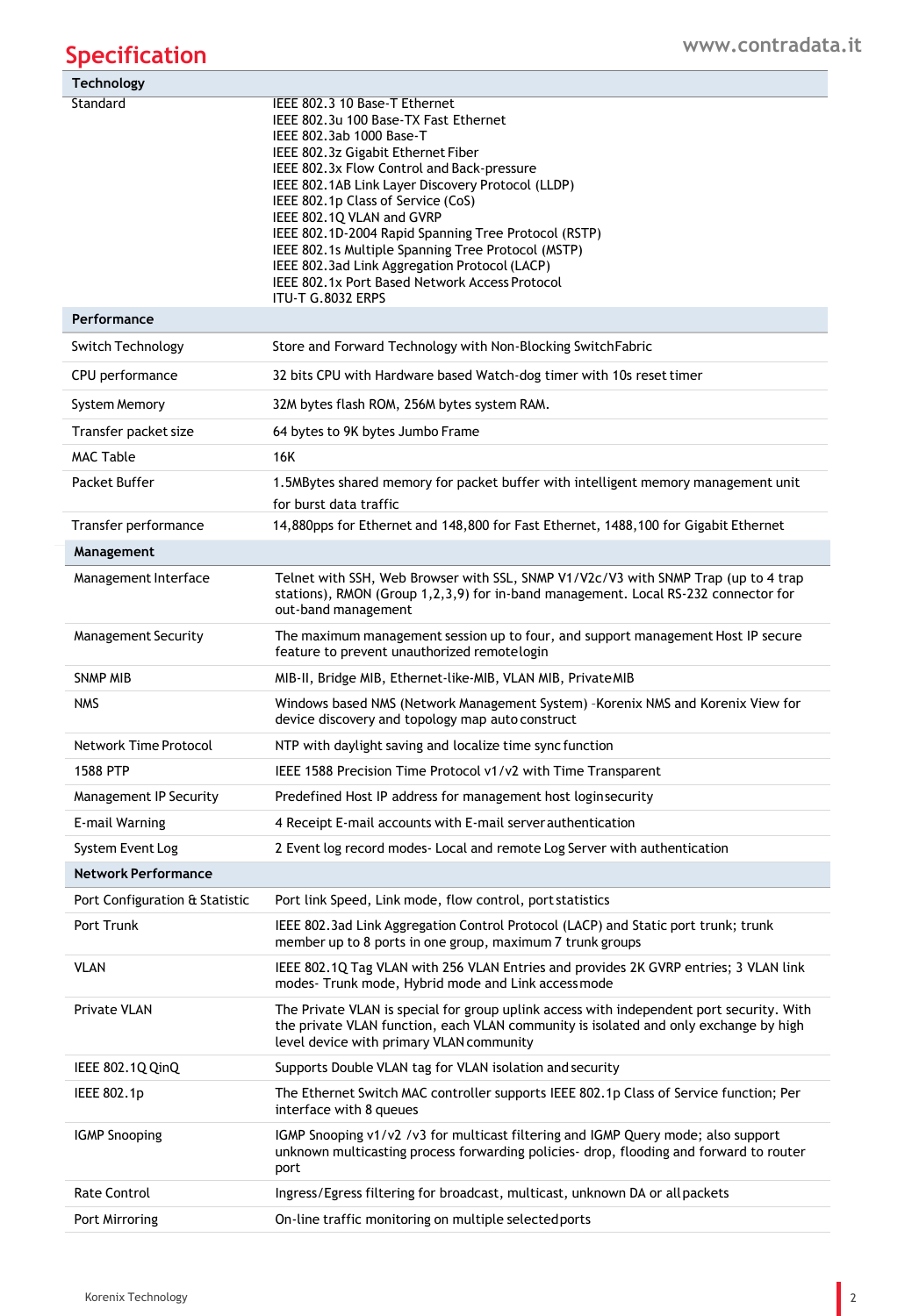| DHCP                            | System supports DHCP Client function for dynamic IP address obtain from DHCP Server,<br>and the Switch also support DHCP Server function with DHCP Relay Agent to forward<br>DHCP request through specified forwarding path. The DHCP Server also offer port based<br>DHCP Server function with predefined IP address or perform MAC&IP address binding<br>function                                                                                                                                                                                                                                                                          |
|---------------------------------|----------------------------------------------------------------------------------------------------------------------------------------------------------------------------------------------------------------------------------------------------------------------------------------------------------------------------------------------------------------------------------------------------------------------------------------------------------------------------------------------------------------------------------------------------------------------------------------------------------------------------------------------|
| IEEE 802.1x/ Port Security      | Port based network access control, and authenticated by localize pre-defined MAC<br>address or remote RADIUS Server                                                                                                                                                                                                                                                                                                                                                                                                                                                                                                                          |
| Power over Ethernet             | IEEE 802.3af, IEEE 802.3at, End-Span wiring architecture                                                                                                                                                                                                                                                                                                                                                                                                                                                                                                                                                                                     |
| PoE operating mode              | Auto Mode: IEEE 802.3af/at behaviors with IEEE802.3af 1-Event and IEEE 802.3at 2-Event<br>classification for standard PD<br>Forced Mode: User configured Power consumption budget control with IEEE802.3 PoE<br>/PD detection, or forced without PD detection                                                                                                                                                                                                                                                                                                                                                                                |
| PoE forwarding conductor        | RJ-45: $V+(3,6)$ , $V-(1,2)$                                                                                                                                                                                                                                                                                                                                                                                                                                                                                                                                                                                                                 |
| Power forwarding capability     | PoE Port: 15W/IEEE 802.3af, 30W/IEEE 802.3at, 35W /IEEE 802.3at with high power<br>voltage input<br>PoE System Power Budget: 240W at 75°C Ambient temperature                                                                                                                                                                                                                                                                                                                                                                                                                                                                                |
| PoE System Power Budget         | Power Budget Reserve by PD declaration. The power budget control system will reserve<br>power for connected PD device, once latest PD device (PoE 8) claimed power over the<br>system surplus power, then the latest PoE will bedisabled                                                                                                                                                                                                                                                                                                                                                                                                     |
| <b>Cyber Network Redundancy</b> |                                                                                                                                                                                                                                                                                                                                                                                                                                                                                                                                                                                                                                              |
| Multiple Super Ring (MSR™)      | New generation Korenix Ring Redundancy Technology, Includes Rapid Super Ring, Rapid<br>Dual Homing, TrunkRing™, MultiRing™, Super Chain™                                                                                                                                                                                                                                                                                                                                                                                                                                                                                                     |
| Rapid Dual Homing (RDH™)        | Multiple uplink paths to one or multiple upper Switch, up to 256 Groups<br>RDH <sup>™</sup> Peer protection                                                                                                                                                                                                                                                                                                                                                                                                                                                                                                                                  |
| TrunkRing™                      | Integrate port aggregate function in ring path to get higher throughput ring architecture                                                                                                                                                                                                                                                                                                                                                                                                                                                                                                                                                    |
| MultiRing™                      | Supports redundant ring up to 7 Gigabit rings in one device                                                                                                                                                                                                                                                                                                                                                                                                                                                                                                                                                                                  |
| Super Chain                     | It is new ring technology with flexible and scalability, compatibility, and easy<br>configurable. The ring includes 2 types of node Switch - Border Switch and Member<br>Switch                                                                                                                                                                                                                                                                                                                                                                                                                                                              |
| Rapid Spanning Tree             | IEEE 802.1D-2004 Rapid Spanning Tree Protocol; it compatible with Legacy Spanning Tree<br>and IEEE 802.1w                                                                                                                                                                                                                                                                                                                                                                                                                                                                                                                                    |
| Multiple Spanning Tree          | IEEE 802.1s Multiple Spanning Tree, each MSTP instance can include one or more VLANs,<br>and also supports multiple RSTP deployed in a VLAN or multiple VLANs                                                                                                                                                                                                                                                                                                                                                                                                                                                                                |
| ITU-T G.8032 ERPS               | Support ITU-T G.8032 ERPS V1 single ring topology, and ERPS v2 multiple rings with<br>ladder topology                                                                                                                                                                                                                                                                                                                                                                                                                                                                                                                                        |
| <b>Cyber Security</b>           | The Cyber Security function includes- DHCP Snooping protection, Dynamic ARP inspect<br>protection, IP Source Guard (IPSG), Distribute Denial-of-Service (DDoS), IEEE 802.1x MAB<br>for non-IEEE 802.1x compliant device.                                                                                                                                                                                                                                                                                                                                                                                                                     |
| <b>Industrial Protocol</b>      | Modbus/TCP, Ethernet/IP                                                                                                                                                                                                                                                                                                                                                                                                                                                                                                                                                                                                                      |
| <b>Interface</b>                |                                                                                                                                                                                                                                                                                                                                                                                                                                                                                                                                                                                                                                              |
| <b>Enclosure Port</b>           | 10/100/1000Mbps Gigabit Ethernet port (#1~#8): 8 x RJ-45 Connectors<br>100/1000Mbps Gigabit Ethernet SFP port (#9~#12): SFP Socket with 100/1000Mbps Fiber<br>Transceiver Auto Detection, and with Digital Diagnostic Monitoring (DDM) for optical fiber<br>quality inspection<br>Power input: 4-Pin Removable Terminal Block Connector<br>Digital Input, Output: 4-Pin Removable Terminal Block Connector<br>RS-232 Console: RJ-45, Baud Rate: 115200bps, N, 8, 1<br>Digital Input: Semi Digital Input (Low: 0~10V, High:11~30V)<br>Digital Output: Dry Relay Output with Normal Open operating mode with DC 24V/0.5A<br>contact capability |
| Cables                          | 100Base-TX: 2 pairs STP Cat.5e/Cat.6 cable, EIA/TIA-568B 100-ohm (length:100Meters)<br>1000Base-T: 4 pairs STP Cat. 5e/Cat.6 cable, EIA/TIA-568B 100-ohm (length:100Meters)                                                                                                                                                                                                                                                                                                                                                                                                                                                                  |
| Diagnostic Indicator (LED)      | 1000Mbps RJ-45 port: Link/Acrivity (Green on, Green Blinking), 1000M (Amber on)<br>1000Mbps SFP: Link/Activity (Green on, Green Blinking), 1000Mbps (Amber on)<br>Power: Power on (Green on)<br>Sys: Ready (Green on)<br>R.S: Green on (Ring Normal)/Blinking (wrong ring port connective), Amber on (Ring<br>abnormal)/Blinking (ring port failed)<br>D.I.: Digital Input (Green on)<br>D.O.: Dry Relay Output (Red on)                                                                                                                                                                                                                     |